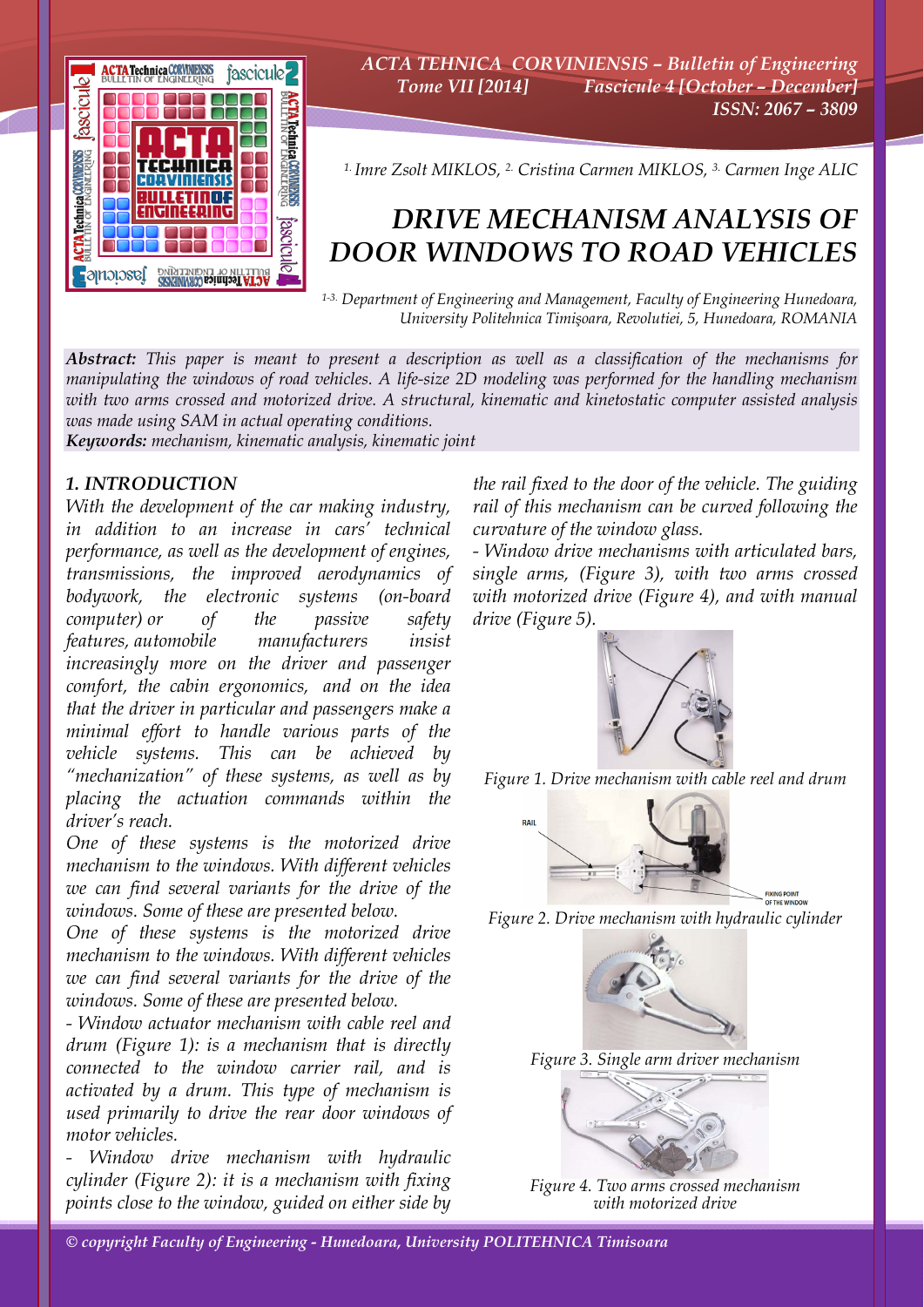## *ACTA TEHNICA CORVINIENSIS Fascicule 4 [October – December] – Bulletin of Engineering Tome VII [2014]*



*Figure 5. Two arms crossed mechanism with manual drive* 

*The variant of window driver mechanism to road vehicles under study beneath is that with articulated bars, with two arms crossed with motorized drive (Figure 4).* 

*Since both front doors (if applicable the rear ones two) of the vehicle are equipped with motorized mechanism for manipulating the windows, they will have a symmetric structure (Figure 6).* 



*Figure 6. Symmetric construction of the drive mechanism* 

*With the kinetostatic study and analysis of the drive mechanism of the window, its external loads must be taken into account, i.e. the weight of the glass (P = 30) and the resistance of the window guide (Rg). The layout of these external loads for lifting and lowering movements is shown in Figure 7.* 



*Figure 7. External loads of the mechanism* 

*To end with, for the study of the mechanism of the motorized window drive the following is considered:* 

- 9 *The mechanism should operate smoothly and vibration free*
- $\checkmark$  The tare weight of the glass is  $P = 30$
- 9 *The estimated resistance force of the window guide: Rg = 50 N*
- 9 *The most adverse condition, from the point of view of loads, is when lifting the window (P + Rg = 80N)*

# *2. STRUCTURAL ANALYSIS OF THE HANDLING MECHANISM*

*The kinematic diagram of the mechanism for handling the windows in the doors of road vehicles is shown in Figure 8, and has the following technical characteristics (from the design theme) and geometric dimensions (resulting from the design of the mechanism):* 



 *Figure 8. Kinematic scheme of the drive mechanism* 

- 9 *lifting/lowering strokes 510 mm*
- 9 *time for window lifting 10 s*
- 9 *time for window lowering 10 s*
- 9 *the angle of rotation of the driving element for the lowering stroke - 97 degrees, and for the lifting stroke - 97 degrees*
- 9 *loading of the mechanism for lifting stroke (adverse event) - 80 N*

*Geometrical dimensions of the constitutive kinematic elements:* 

- *l 1 (main arm) = 340 mm*
- *l 2 (secondary arm) = 340 mm*
- *l 3 (window carrying rail) = 400 mm*

*By analyzing the kinematic diagram of the mechanism (Figure 8) the following may be specified:* 

- 9 *The mechanism consists of five mobile cinematic elements (n), main arm (1), secondary arm (2), window carrying rail (3) and background (4) and (5).*
- 9 *The mechanism consists of seven kinematic couplings class V (C5), A (R 0-1), B (R 2-3), C (R 1-4), C (T 3-4), D (R 2-5), D (T 0-5) and E (R 1-2)*
- 9 *The mechanism can be considered plane, so the family will be three.*

*Thus:*  $f = 3$ *;*  $n = 5$ *;*  $C_5 = 7$ *.* 

*The number of degrees of mobility of the mechanism is given by the equation (1):* 

$$
M = 3n - 2C_5 = 3 \cdot 5 - 2 \cdot 7 = 1 \tag{1}
$$

*The number of degrees of mobility being equal to 1, the drive mechanism is well defined (desmodrom), i.e. each position of the leading element has specified positions of the other kinematic elements.*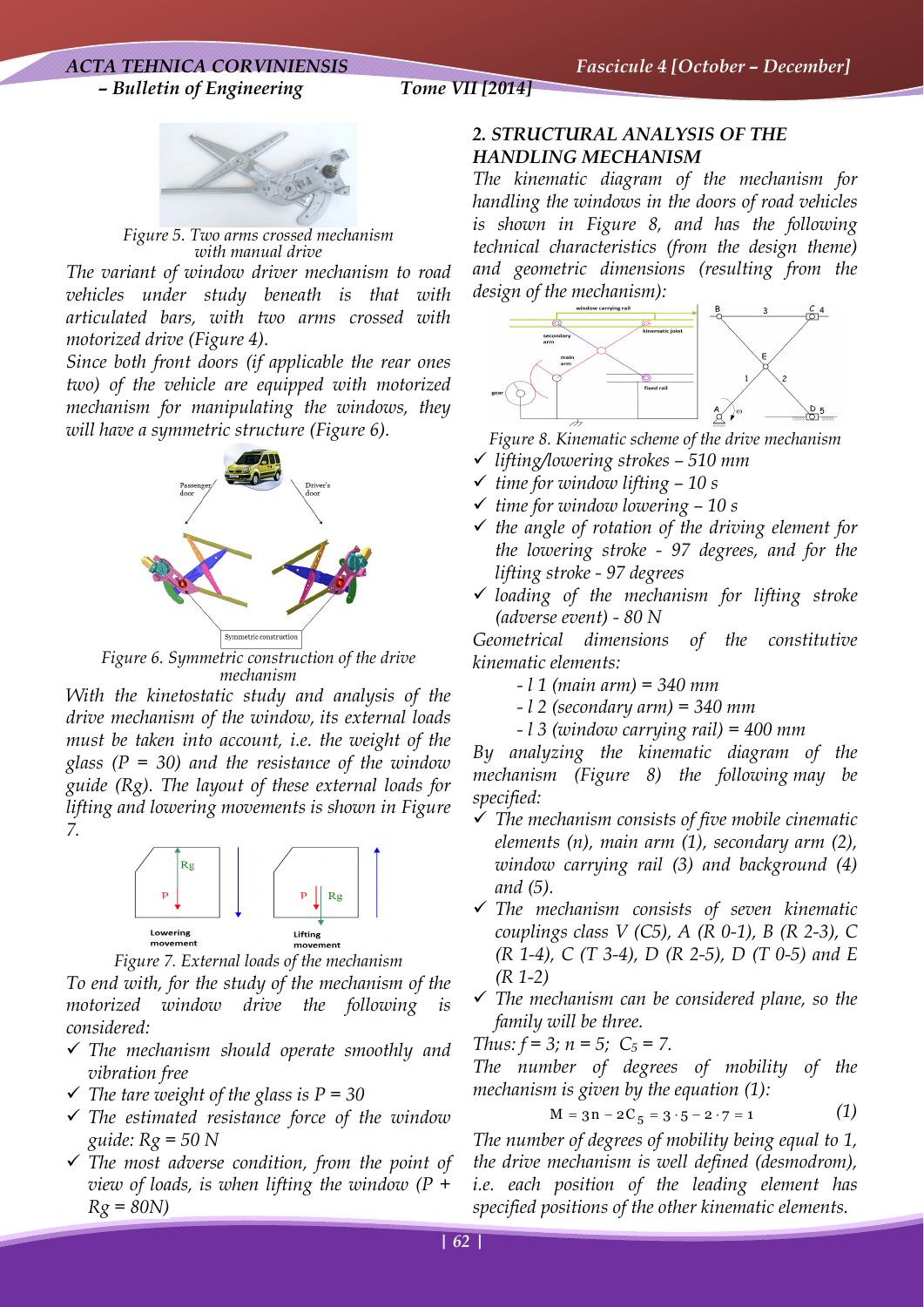### *– Bulletin of Engineering Tome VII [2014]*

*Kinematic analysis of the driving mechanism* 

*The kinematic analysis of the drive mechanism using the program SAM51 was done for the kinematic cycle consisting of the lifting phase, as well as the lowering phase of the window and implies the following steps.* 

*- Modeling of mechanism: the mechanism will shape the least extreme position, based on the coordinates of kinematic couplings, resulting from the geometric synthesis: Coupling 1-A (0,0); Coupling 2 - E (112.44, - 127.5); Coupling 3 (R + T) - C (224.89,-255); Coupling 4 (R + T) - D (224.89, 0); Coupling 5 - B (0,-255)* 

*Geometric model of the mechanism is shown in Figure 9:* 



*Figure 9. Geometric model of the driving mechanism - specifying the drive movement of the mechanism: the drive movement of the mechanism will be a uniform rotation with kinematic coupling 1 (angular acceleration* ε*1=0), according to Figure 10, consisting of two components: for the lifting phase - rotation angle "+97"degrees, lifting time 10", whereas for the lowering phase - rotation angle "-97" degrees, lowering time 10". We considered for analysis 360 calculation intervals for each phase of the movement.* 





*What is aimed at is obtaining, in the form of graphics, variations of the kinematic dimensions of the component kinematic elements in the time frame in which the lifting / lowering stroke of the window is performed. With demonstration* 

*purposes Figure 11 shows the variation of the position, velocity, as well as of the acceleration of the window carrying rail (driving element)* 



*Figure 11. Kinematics of the window carrying rail 3. KINETOSTATIC ANALYSIS OF THE DRIVING MECHANISM*

*The kinetostatic analysis of the driving mechanism has been developed for the lifting phase of the window, considered unfavorable in terms of loads compared to the lowering phase, and presumes the following steps:* 

*- Establishing the external load of the mechanism (Figure 12a) - what is taken into account is the force that loads the mechanism, F = 80 N, concentrated on the window carrying rail.* 

*- Defining the masses, the moments of inertia and the position of the gravity centers of the kinematic elements - it will be developed individually for each item as shown in Figure 12b. Although the kinematic elements have no considerable masses, in calculations, their forces of gravity will still be taken into account. For simplicity's sake the centers of gravity will be positioned at half of the length of the elements, while the moment of inertia around an axis passing through the center of gravity will be considered equal to 1.* 



*Figure 12. Establishing and defining*